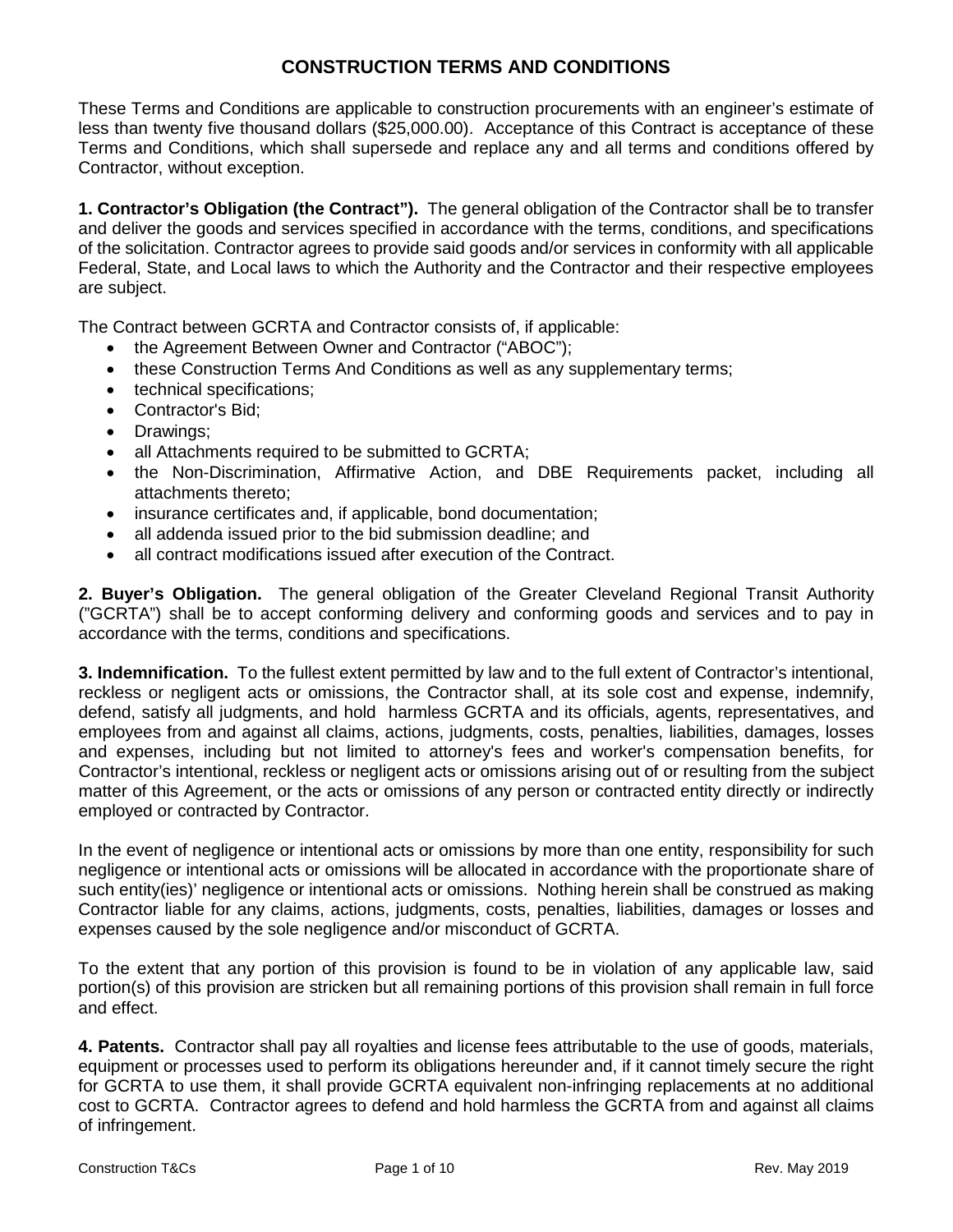**5. Warranties.** Contractor warrants that for a period of one (1) year (or for such longer period as prescribed by the specifications or commercially offered by the manufacturer or Contractor) following first use of the goods and services delivered hereunder, the goods and services are free of defects in materials and workmanship and further warrants that such goods and services are suited for the particular purpose(s) intended and are of merchantable quality. Contractor further warrants that it holds good and marketable title in the goods delivered, and that such goods are free of all liens, security interests or other encumbrances. Contractor agrees that in the event the goods or services are not as warranted, it will promptly cure the defect at Contractor's sole cost and expense. Contractor further agrees to indemnify GCRTA for all costs and damages, both incidental and consequential, resulting from the delivery of goods and services that fail to meet the aforesaid warranties. It is agreed that the goods and services provided hereunder are regarded as consumer goods and services.

**6. Quantity and Quality.** Contractor agrees to deliver goods and services of the kind and quality specified and in the quantities specified. In the case of a requirements Contract, the solicitation specifies estimates of the GCRTA's needs for the Contract duration. It is agreed that such estimates are not to be considered firm requirements. Actual requirements may exceed or be less than these estimates.

**7. Delivery.** Contractor shall tender delivery in the manner and at the place and time specified in the solicitation. All deliveries are to be F.O.B. destination, or as otherwise designated on the bid form by GCRTA. It is agreed that the bid prices include freight.

**8. Debarment & Suspension.** For any transaction of \$25,000 and above, Contractor must disclose to GCRTA any debarment and/or suspension.

**9**. **Covenant Against Contingent Fees and Gratuities**. The Contractor warrants that no person or selling agencies has been employed or retained to solicit or secure this Contract upon an agreement or understanding for a commission or bonafide established commercial or selling agencies maintained by the Contractor for the purpose of securing business. For breach or violation of this warranty, the Authority shall have the right to annul this Contract without liability or at its discretion, to deduct from the Contract price, or otherwise recover the full amount or such commission, percentage, brokerage, or contingent fees. Contractor further warrants that it, its agent, and/or its subcontractor, have not and will not accept a gratuity in relation to this agreement.

**10. Prohibited Interest.** No officer, member or employee of the GCRTA and no members of its governing body, and no other public office or employee of the governing body of the locality or localities included within the GCRTA, during his or her tenure, shall have any interest, direct or indirect, in this solicitation, any Contract negotiated subsequently, or the proceeds thereof.

**11. Inspection.** The GCRTA reserves the right and shall be at liberty to inspect all materials and workmanship to determine whether they conform with the specifications provided. However, the GCRTA is under no duty to make such inspection. Whether or not GCRTA conducts an inspection, no such inspection shall relieve Contractor of any obligation to furnish materials and workmanship strictly in accordance with the specifications. GCRTA will receive conforming deliveries for purposes of inspection. Acceptance of goods and services will not occur until after inspection or until a reasonable time for inspection has elapsed. The risk of loss shall remain with Contractor until acceptance.

GCRTA may test deliveries before or after acceptance for conformance with the specifications. Such tests may be performed by independent laboratories. Where test results indicate non-conforming goods, the delivery and the goods will be rejected and the cost of the test charged to Contractor. Where acceptance has preceded testing, acceptance is deemed conditional and subject to revocation. GCRTA may reject goods and services and revoke its acceptance without testing.

**12. Payment.** GCRTA shall be entitled to any and all discounts stated on the face hereof. Payments will be made against approved invoices generally within thirty (30) days of receipt of invoice. Late payments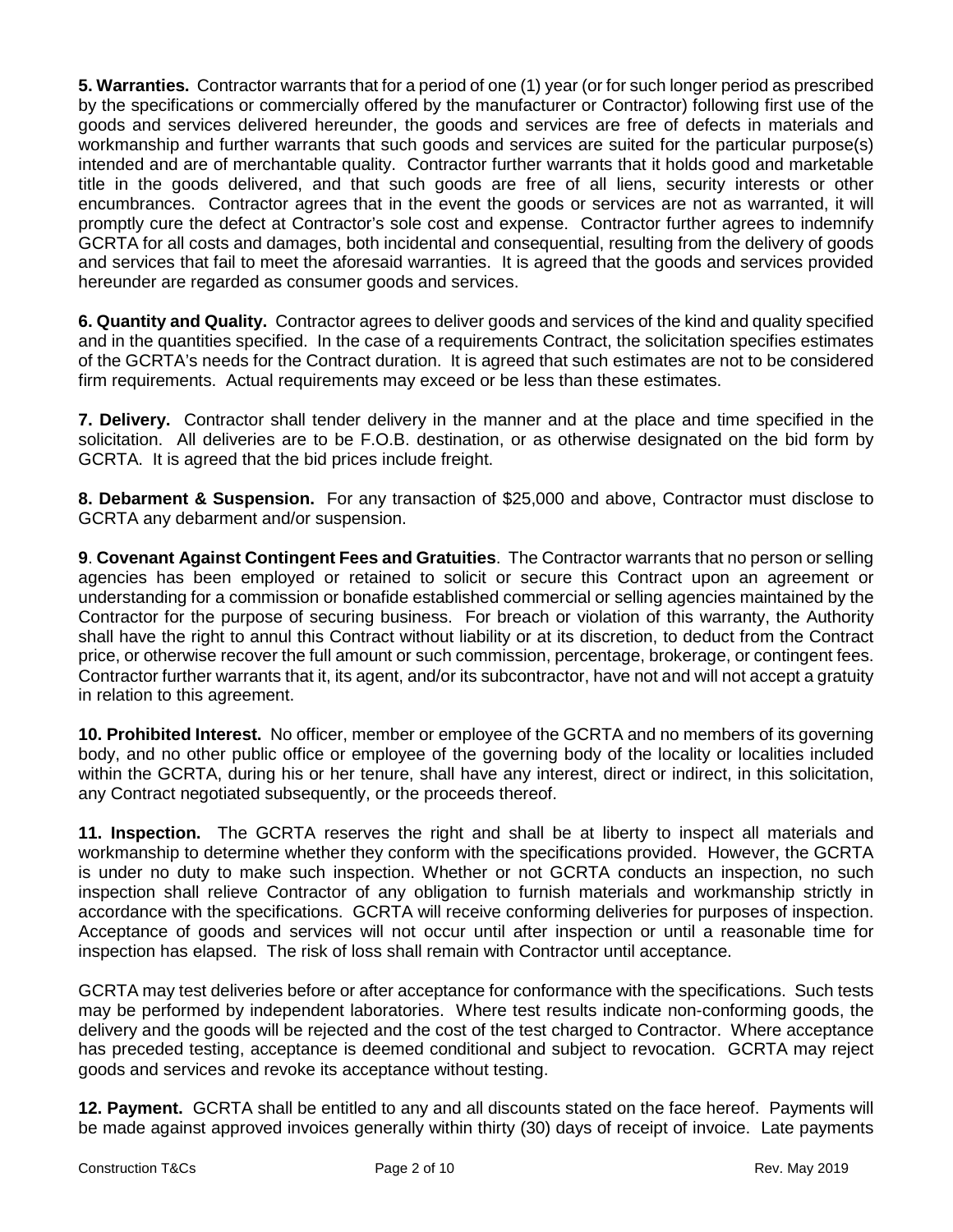will accrue no interest. Payment will only be made for goods and services accepted. For goods and services accepted, when acceptance is later revoked prior to payment, payment will be withheld until defects in the nonconforming goods or services are cured and accepted. In the case of serial deliveries and serial invoicing, GCRTA reserves the right to deduct overpayments from current invoice amounts. Payment does not constitute acceptance nor does it serve to waive a later revocation of acceptance.

All invoices submitted to GCRTA for payment shall include the purchase order number. Invoices shall be payable at Cleveland, Ohio and mailed to: Accounts Payable, Greater Cleveland Regional Transit Authority, 1240 West 6<sup>th</sup> Street, Cleveland, Ohio 44113-1331.

The GCRTA is exempt from all sales, excise and transportation taxes, except State of Ohio gasoline tax. The price or prices bid, whether a unit price, lump sum price, lot price or a trade discount from catalog list prices shall be exclusive of all such taxes and will be so construed.

The Contractor agrees to pay each subcontractor under this Contract for satisfactory performance of its sub-Contract no later than ten (10) calendar days from receipt of each payment the Contractor receives from the Authority. Any delay or postponement of payment from the above referenced time frame may occur only for good cause following written approval from the Contracting Officer.

**13. Assignment.** The Contractor shall not assign, transfer, convey, sublet or otherwise dispose of the Contract or its right, title or interest in or to the same or any part thereof without prior written consent of the GCRTA endorsed thereon or attached thereto, and any such attempt at assignment shall be void.

**14. Compliance with Laws and Regulations.** All materials and supplies furnished pursuant to the specifications shall be in compliance with the laws and regulations of the United States and State of Ohio. Contractor shall, if requested by the GCRTA, supply certification and evidence of such compliance. The Contract shall be construed pursuant to the laws of the State of Ohio. This Contract may be supported in part by Federal assistance under grants made by the Department of Transportation, Federal Transit Administration, pursuant to the Urban Mass Transportation Administration Act of 1964 and amendments (49 U.S.C. 1601 et seq.) and Surface Transportation Assistance Acts of 1982 and 1987. When so funded this Contract shall be subject to all rules and regulations promulgated pursuant thereto.

**15. Safety Belt Use.** Pursuant to Federal Executive Order No. 13043, Contractor is encouraged to adopt and promote on-the-job seat belt use for its employees and other personnel operating vehicles involved in the project.

**16. Termination.** The GCRTA may, by written notice to the Contractor, terminate the whole or any part of this Contract.

**17. Termination for Default.** GCRTA may terminate this Contract for default, if within ten (10) days after receiving notice from the GCRTA, Contractor fails to make delivery of conforming goods or to perform the services as required within the time specified herein or any extension thereof; or if the Contractor fails to perform any of the other provisions of this Contract, or so fails to make progress so as to endanger performance of this Contract in accordance with its terms. Thereafter, the GCRTA may have the work completed and the Contractor shall be liable for any resulting cost to the GCRTA.

**18. Termination For Convenience.** GCRTA may terminate performance of work under this Contract in whole or in part for its convenience for any reason or for no reason at all without obligation to Contractor other than for Contractor's prior performance. GCRTA requires Contractor to perform prior to the date GCRTA gives notice of such termination to Contractor.

**19. Shipments.** Should equipment, materials or commodities provided hereunder be transported by ocean vessel, Contractor shall comply with the requirements of PL 109-304 and 46 CFR Part 381 regarding the use of privately owned U.S. Flag commercial vessels. Should equipment, materials or commodities provided hereunder be transported by air carrier, Contractor shall comply with 41 CFR Sections 301- 10.131 through 301-10.143.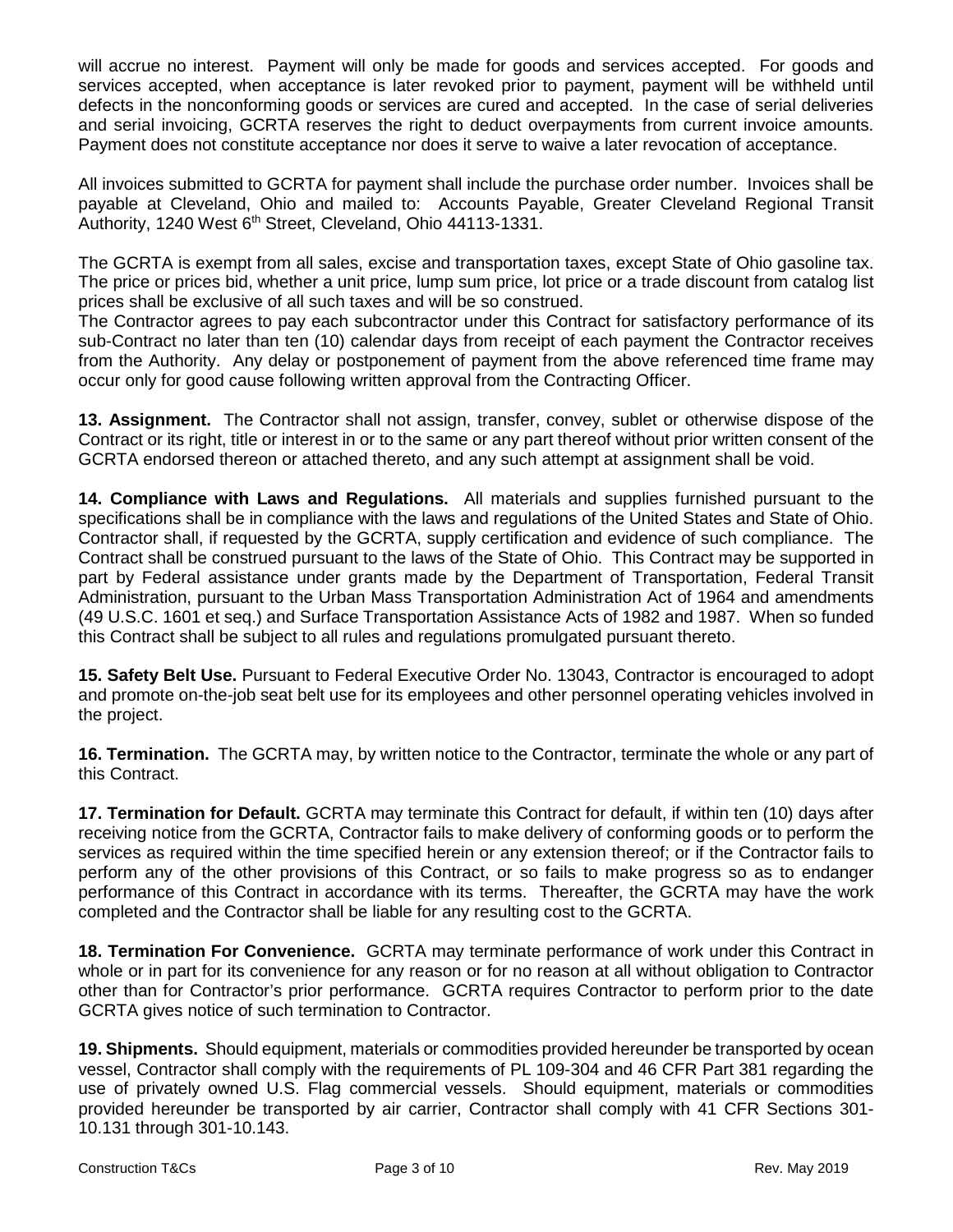**20. Non-Discrimination and Accessibility.** Contractor agrees that it will not discriminate against any employee or applicant for employment because of race, color, creed, national origin, sex, age or disability in accordance with the following Federal Statutes and regulations, and any other implementing regulations issued pursuant to the: Civil Rights Act as amended, Titles VI (42 U.S.C. 2000d) and VII (42 U.S.C. 2000e); Age Discrimination Act of 1975, as amended (42 U.S.C. 6102); Age Discrimination in Employment Act of 1967 as amended, (29 U.S.C. 623); Americans with Disabilities Act of 1990, as amended, (42 U.S.C. 12132 and 42 U.S.C. Sec. 12112) and implementing regulations (29 C.F.R. Part 1630), Federal transit law (49 U.S.C. 5332); Executive Order 11248, as amended by Executive Order 11375 (42 U.S.C. 2000e note) and implementing regulations (41 C.F.R. Parts 60 et seq.). The Contractor also agrees to include these requirements in each subcontract financed in whole or in part with Federal assistance provided by the Federal Transit Administration.

Contractor agrees that it must carry out applicable requirements of 49 CFR Part 26 in the award and administration of federally-funded contracts. Failure by the Contractor to carry out these requirements is a material breach of this Contract, which may result in the termination of this contract or such other remedy as GCRTA deem appropriate, including, but not limited to:

- a) Withholding monthly progress payments;
- b) Assessing sanctions;
- c) Liquidated damages; and/or
- d) Disqualifying Contractor from future bidding, as non-responsible.

Contractor acknowledges that all facilities, including but not limited to buildings and rolling stock, to be used in public transportation service must comply with the Americans with Disabilities Act. 42 U.S.C. § 12101 et seq; Appendix A of 49 C.F.R. part 37.

**21. Socio-Economic Development.** For purchases in excess of \$25,000, Contractor agrees to comply with applicable federal and state laws/regulations that afford competitive opportunities for a Contractor that qualifies as a disadvantaged business enterprise (DBE), minority owned firm, women's business enterprise, or small business.

**22. Wage and Hour.** All contractors and subcontractors must compute wages based on a standard workweek of 40 hours. Work in excess of 40 hours must be paid at a rate not less than one and one-half times the basic rate of pay. Compliance with 40 USC Sec. 3702, 29 CFR Part 5, and 40 USC Sec 3701(B)(3)(A)(iii) is required of all contractors and subcontractors.

**23. Hazardous Materials.** Where the goods or services procured involve the use or storage of hazardous materials on RTA premises in Cleveland, Contractor agrees to meet the requirements of Cleveland Codified Ordinance Section 394. Contractor shall:

- (a) Label the containers of hazardous or toxic substances that it delivers in accordance with the requirements of Federal and State4.06 (A).
- (b) Provide labels and placards for use by GCRTA when deliveries are made in bulk and are to be stored by GCRTA in stationary containers pursuant to C.O.C. Section 394.06(B).
- (c) Provide the hazard warnings applicable to the delivered goods that are required C.O.C., Section 394.06(d).
- (d) Provide all material safety data sheets required C.O.C., Section 394.09

The delivery of the aforesaid information must accompany the delivery of the goods. Goods will not be inspected or accepted unless tendered in said manner.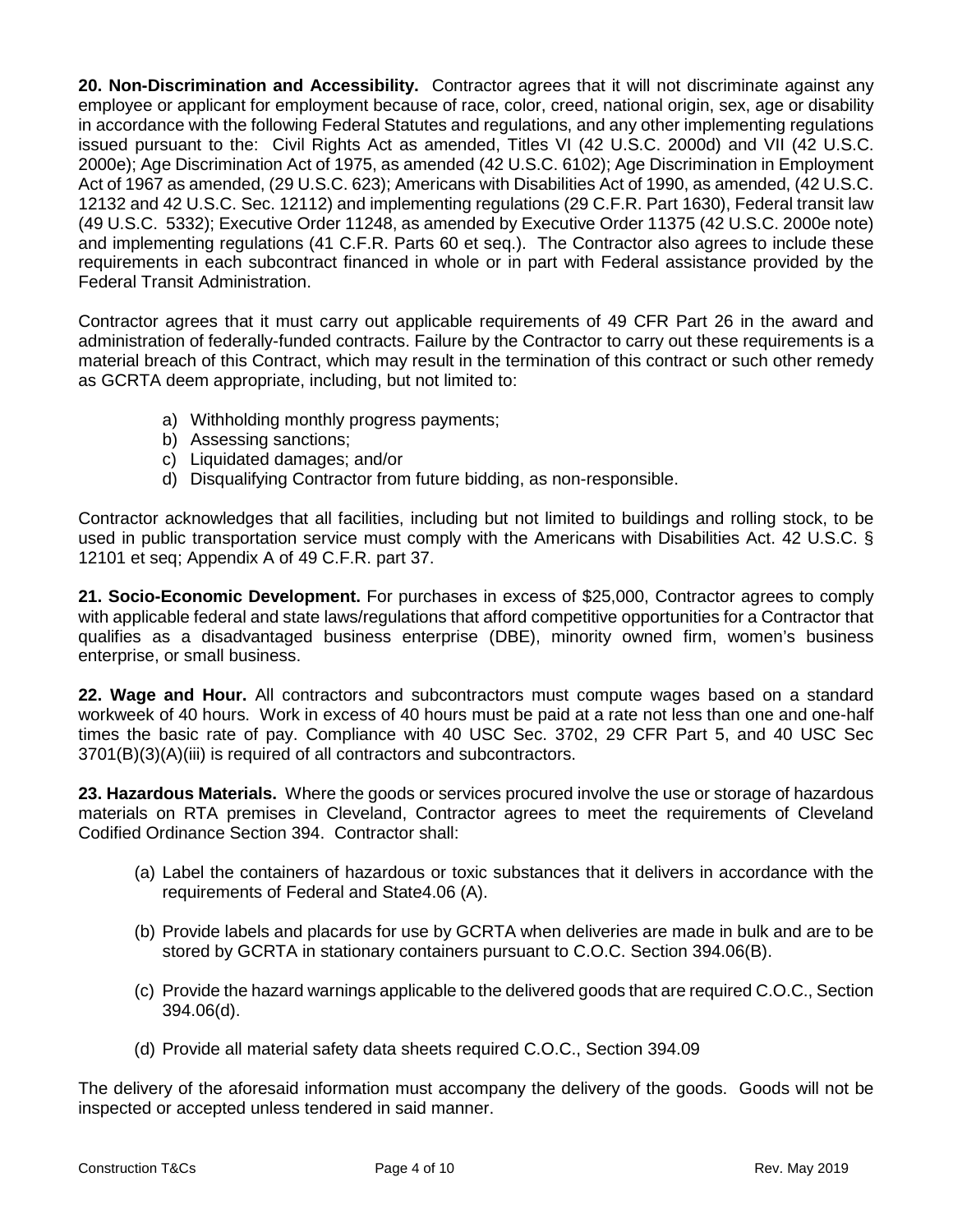**24. Integrated Agreement.** The Purchase Order/Contract in which these General Terms and Conditions are incorporated into, together with any other documents incorporated by reference, constitute the entire agreement between the parties and supersedes and replaces any prior written or oral communication. Additional terms and conditions submitted by the Contractor are disregarded unless specifically accepted by GCRTA in writing. Contractor acknowledges that to the extent of conflict the GCRTA terms shall prevail, take precedence over, supercede and replace any conflicting or additional terms or contingencies proposed by Contractor.

This Contract may be amended in writing by change notice or by a replacement purchase order.

Should any part or parts of this agreement be held unenforceable by any competent judicial body, such determination shall not affect the remainder thereof and the balance of this agreement shall remain in full force and effect.

**25. Right to Audit.** Contractor shall maintain books, records, documents, and other evidence directly pertinent to the performance of the Work under this Contract in accordance with generally accepted accounting principles and practices consistently applied and Federal Acquisition Regulations, Parts 30 and 31, as applicable. GCRTA and its authorized representatives shall have the right to audit, to examine and to make copies of or extracts from all financial and related records (in whatever form they may be kept, whether written, electronic, or other) relating to or pertaining to this Contract kept by or under the control of the Contractor, including, but not limited to those kept by the Contractor, its employees, agents, assigns, successors and subcontractors. Such records shall include, but not be limited to, accounting records, written policies and procedures; subcontract files; all paid vouchers including those for out‐of‐pocket expenses; other reimbursement supported by invoices; ledgers; cancelled checks; deposit slips; bank statements; journals; original estimates; estimating work sheets; contract amendments and change order files; back charge logs and supporting documentation; insurance documents; payroll documents; timesheets; memoranda; and correspondence. Contractor shall, at all times during the term of this Contract and for a period of three years after the completion of this Contract, maintain such records, together with such supporting or underlying documents and materials. The Contractor shall at any time requested by GCRTA, whether during or after completion of this Contract, and at Contractor's own expense make such records available for inspection and audit (including copies and extracts of records as required) by GCRTA. Such records shall be made available to GCRTA during normal business hours at the Contractor's office or place of business. In the event that no such location is available, then the financial records, together with the supporting or underlying documents and records, shall be made available for audit at a time and location that is convenient for GCRTA. Contractor shall ensure GCRTA has these rights with Contractor's employees, agents, assigns, successors, and subcontractors, and the obligations of these rights shall be explicitly included in any subcontracts or agreements formed between the Contractor and any subcontractors to the extent that those subcontracts or agreements relate to fulfillment of the Contractor's obligations to GCRTA. If the audit discovers substantive findings related to fraud, misrepresentation, or non-performance, GCRTA may recoup the costs of the audit work from the Contractor. Any adjustments and/or payments that must be made as a result of any such audit or inspection of the Contractor's invoices and/or records shall be made within a reasonable amount of time (not to exceed 90 days) from presentation of GCRTA's findings to Contractor.

**26. Recycled Products/Energy Conservation.** Contractor agrees to comply with the requirements of Section 6002 of the Resource Conservation and Recovery Act, as amended (42 U.S.C. 6962), including but not limited to the regulatory provisions of 40 CFR Part 247, and Executive Order 12873, as they apply to the subject matter of this Contract. Contractor further agrees to comply with applicable mandatory energy efficiency standards and policies of applicable state energy conservation plans issued in accordance with 42 USC Sections 6321 et seq.

**27. No Obligation by the Federal Government.** Contractor and GCRTA agree that, notwithstanding any concurrence by the Federal Government in or approval of the solicitation or award of the underlying Contract, absent the express written consent of the Federal Government, the Federal Government is not a party to this Contract and shall not be subject to any obligations or liabilities to the GCRTA, the Contractor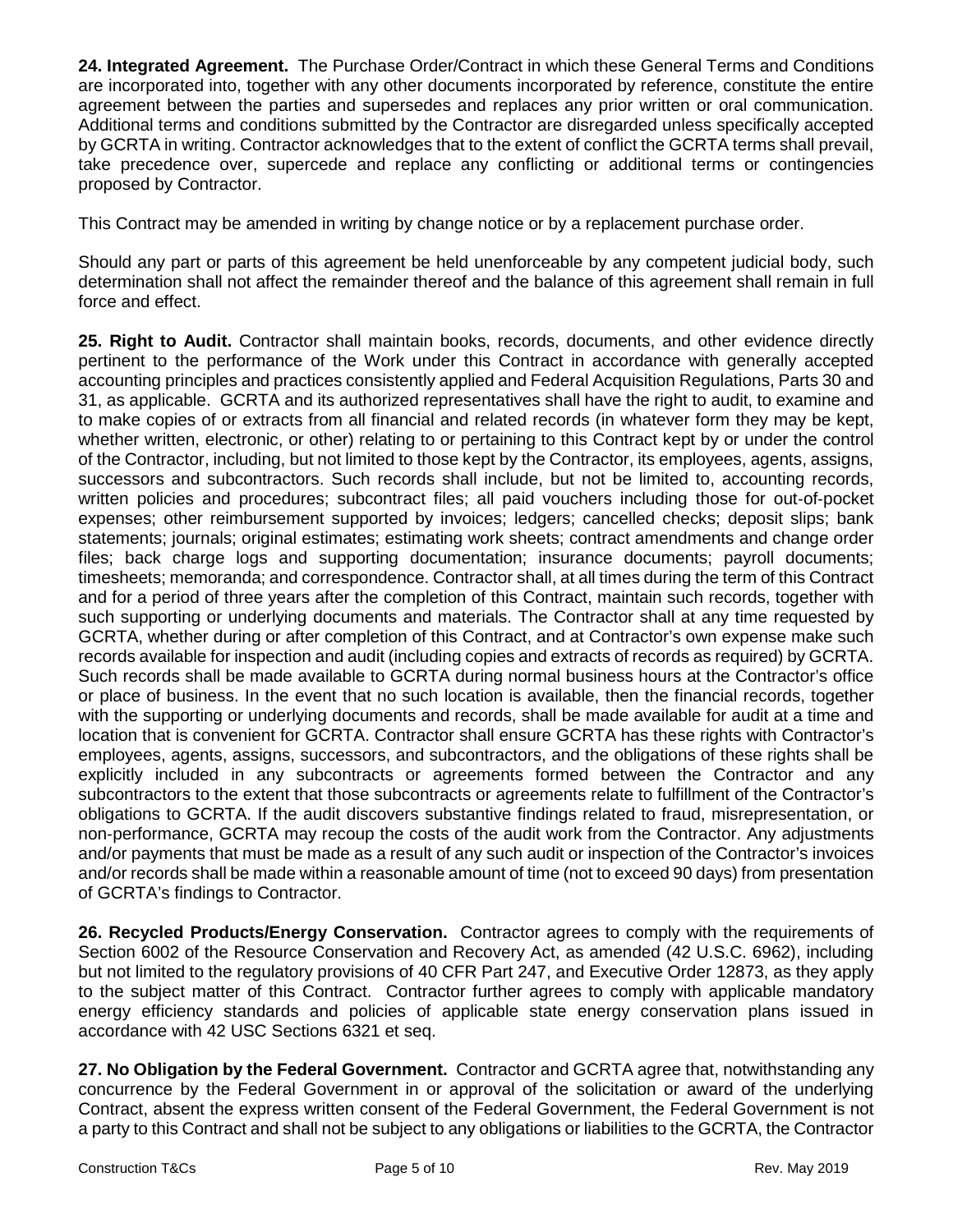or any other party pertaining to any matter resulting from the underlying Contract; Contractor further agrees to include this clause, without modification, in any subcontract issued hereunder.

**28. Program Fraud and False or Fraudulent Statements or Related Acts.** Contractor agrees that the provisions of the Program Fraud Civil Remedies Act of 1986, as amended, 31 U.S.C. Sec 3801 et seq. and U.S. DOT regulations, "Program Fraud Civil Remedies," 49 C.F.R. Part 31 apply to its actions and those of its subcontractor(s) pertaining to this Contract; Contractor further agrees to include this clause without modification in any subcontract issued hereunder.

**29. Resolution of Disputes, Breaches, or Other Litigation.** In the event of a dispute and/or breach related to this procurement, Contractor shall contact the GCRTA Director of Procurement. For federallyfunded procurements, GCRTA and the bidder must abide by FTA Protest Procedures, as described in the GCRTA Procurement Manual.

**30. Governing Law/Venue.** This Contract shall be governed by and interpreted pursuant to the laws of the United States, the State of Ohio, and the Courts of Cuyahoga County, as appropriate, nothwithstanding any provisions or such law relating to jurisdiction. Should any part or parts of this Contract be held unenforceable by any court of competent jurisdiction, such determination shall not affect the remainder thereof and the balance shall remain in full force and effect.

**31. Reporting of Fraudulent/Improper Acts.** If Contractor suspects or has knowledge of unethical, improper and/or fraudulent acts by GCRTA personnel, including, but not limited to, conflicts of interest, bribery, fraud, waste, abuse, extortion, and kickbacks, the Contractor shall contact the GCRTA Executive Director of Internal Audit on the GCRTA Fraud Hotline (216-350-5130).

**32. Documents and Records (Paper and Electronic).** Documents and records, including electronic records, created and maintained by the Contractor under this Contract may be subject to the Ohio Public Records Act, Ohio Rev. Code § 149.43 *et seq*. The Contractor shall maintain all documents and records related to this Contract, including electronic records, in accordance with GCRTA's records retention policy and schedule. Under that policy, contracts are retained for fifteen (15) years. Prior to destruction of any documents or records related to this Contract, the Contractor shall comply with the provisions of GCRTA's records retention policy relating to destruction of records.

To the extent that the Contractor becomes aware of actual or potential litigation related to this Contract, the Contractor shall immediately notify the Authority's Deputy General Manager for Legal Affairs. The Contractor shall preserve any and all records, including electronic records, created or maintained under this contract until advised by the GCRTA Legal Department, in writing, that they are no longer needed. Any suspension issued under this paragraph shall supersede any previously or subsequently established destruction schedule for such records.

**33. Insurance.** The Contractor shall purchase and maintain from the date of commencement of the work until the date of final payment the following minimum insurance coverages. Such insurance shall protect the contractor from claims which may arise out of or result from the Contractor's operations under the Contract and for which the Contractor may be legally liable, whether such operations be by the Contractor or by a Subcontractor or by anyone employed directly or indirectly by any of them, or by anyone for whose acts any of them may be liable**.** 

Approval by the GCRTA: Approval of the insurance by the GCRTA shall not relieve or decrease the liability of the Contractor hereunder. It is to be understood that the GCRTA does not in any way represent that the insurance or the limits of insurance specified herein are sufficient or adequate to protect the Contractor's interests or liabilities**.** 

In the event the Contractor neglects, refuses or fails to provide the insurance required under the contract documents, or as such insurance is cancelled for any reason, the owner shall have right but not the duty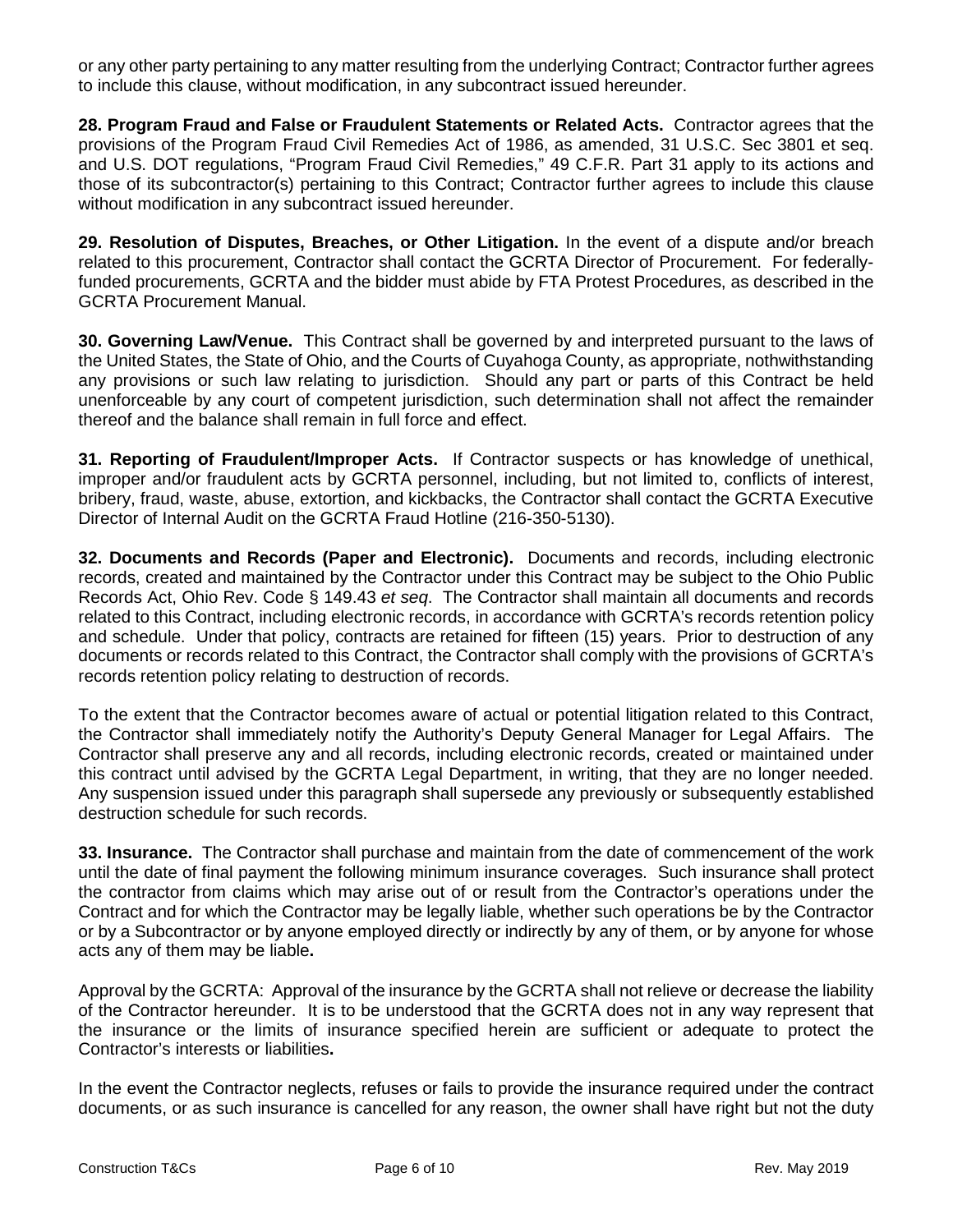to procure the same, and costs thereof shall be deducted from monies then due or thereafter to become due to the Contractor.

GCRTA reserves the right to request a copy of all policies and endorsements prescribed herein.

- **a. Commercial General Liability (CGL) Insurance** in the amount of \$1,000,000 combined single limit each occurrence for bodily injury and/or property damage and with a \$1,000,000 annual aggregate.
- **b. Business Automobile Liability (BAL) Insurance** in the amount of \$1,000,000.00 combined single limit each accident for bodily injury and/or property damage. Said policy shall apply to all owned, leased, hired and non-owned vehicles used in connection with the work.
- **c. Statutory Workers' Compensation Coverage** in compliance with all applicable state workers' compensation laws to cover all employees furnishing labor under the terms of this contract and under the control of the Contractor. Employers' Liability coverage in the amount of \$1,000,000 per accident / \$1,000,000 per employee for disease will also be included, either under the Workers' Compensation policy or under the Commercial General Liability policy (Stop Gap) referenced under a. above. In Ohio, a copy of a certificate of premium payment from the Industrial commission and Bureau of Workers Compensation, or a copy of the Certificate of Employer's Right to Pay Compensation Directly.
- **d.** *If the Contract involves the provision of any professional services to GCRTA (e.g. design, professional consulting/analysis or receipt of confidential or personally identifiable information (PII)):* **Professional Liability / Errors & Omissions Insurance** in the amount of \$1 million per claim. The definition of wrongful acts must be applicable to the work performed hereunder.
	- If the Contract involves receipt of personally identifiable information (PII) or other confidential information, Contractor's professional liability insurance must include cyber risk coverage, including network and internet security liability coverage, privacy liability coverage, and media coverage.
- **e.** *If the Contract involves work within 50 feet of the GCRTA (or any other Railroad) tracks:*  **Railroad Protective Liability Insurance** naming GCRTA (or the other railroad, as applicable) as an insured and having limits of no less than \$2 million per occurrence and \$6 million in the aggregate to cover bodily injury liability, property damage liability and physical damage to property.

**Alternative:** With express permission from the Contract Administrator, the Contractor may address this exposure by an endorsement to its commercial general liability policy *if it is not in the construction business per se or if it does not customarily work in proximity of a railroad rightof-way.* The applicable endorsement is CG 24 17 – Contractual Liability – Railroads. A copy of the endorsement must be attached to the required Certificate of Insurance.

**f.** *If the Contract involves construction work on or around real property:* **Property Insurance** written on a builder's "all-risk" or equivalent policy form in the amount of the initial Contract sum, plus the value of subsequent Contract modifications and cost of materials supplied or installed by others, comprising total value for the entire Project at the site on a replacement cost basis. The maximum acceptable deductible on this policy shall be \$50,000.

**Alternative:** If the Contract is limited to installation on real property, GCRTA may accept an Installation Floater equal to the amount of the Contract.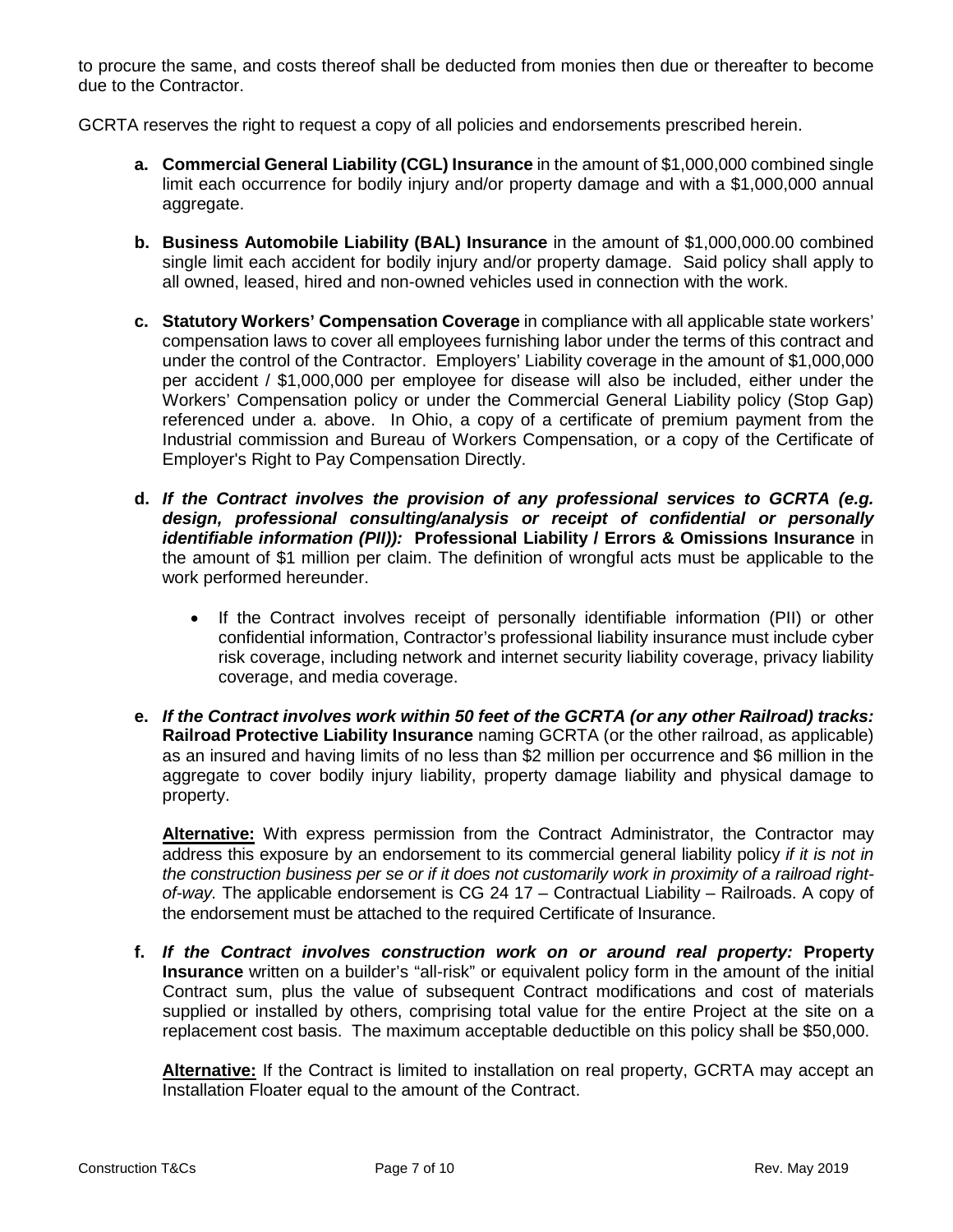**g.** *If the Contract could result in fumes, hazardous materials or other potential pollutant or if the Contract involves Construction which could cause ground or air pollution:*  **Contractor's Pollution Liability Insurance** for bodily injury and property damage coverage with a combined single limit for bodily injury and property damage of \$1,000,000.00. This insurance shall include coverage for, but not be limited to, sudden and accidental discharges, gradual discharges, clean-up of pollutants and disposal thereof, as well as mold, asbestos and/or lead in an abatement contract. The policy must be maintained for a period of 2 years from contract completion or the Contractor may satisfy this requirement with the purchase of a 2 year extended reporting period.

General Requirements: The Contractor shall not commence work herein until it has obtained the required insurance and has received written approval of such insurance by the GCRTA. *Contractor shall furnish evidence of such insurance in the form of a certificate (Accord or similar form).*

GCRTA will accept any combination of primary CGL along with Excess or Umbrella policies, as well as primary BAL along with Excess or Umbrella, policies to meet the minimum coverage requirements contained herein.

The certificate shall provide the following:

- The policy shall be written on an occurrence basis. If any insurance specified above is written on an "Claims Made" (rather than an "occurrence" basis), then, in addition, to the coverage requirements stated herein, Contractor shall:
	- (a) Ensure that the Retroactive Date is shown on the policy, and such date shall be before the date of the Contractor or any work beginning under the contract.
	- (b) Maintain and provide evidence of similar insurance for at least three (3) years following project completion, including the requirement of adding all additional insureds; and
	- (c) If insurance is cancelled or non-renewed and not replaced with another claims-made policy form with a Retoractive Date prior to the contract effective date, Contractor shall purchase "extended reporting" coverage for a minimum of three (3) years after completion of the work.
- Name the GCRTA as an additional insured for all CGL, BAL, and, if applicable, CPL liability coverage for claims arising out of operations in conjunction with the contract
- Contain a waiver of subrogation in favor of the GCRTA.
- Specify that the insurance is primary and non-contributory as respects any insurance or selfinsurance programs maintained by GCRTA.
- Contain a specific reference to the subject contract.
- Specify all deductibles & Self-Insured Retentions (SIR), as applicable.
- In the event the insurance should be changed or cancelled, such change or cancellation shall not be effective until 15 days after the GCRTA has received written notice of such change or cancellation from the Contractor. Such notice shall be mailed by certified mail, return receipt requested, to the GCRTA's Director of Procurement.
- An insurance company having less than an A-X rating by The A. M. Best Company will not be considered acceptable. All certificates are subject to acceptance by the GCRTA. The GCRTA shall be entitled to receive a full copy of the insurance policy(ies) upon request and reserves the right to review financial statements and approve any deductibles or SIR.

**34. Federal Funding Requirements & Required Provisions Deemed Inserted.** Contractor shall at all times comply with all applicable FTA regulations, policies, procedures and directives, including without limitation those listed directly or by reference in Master Grant Agreement(s) between Owner and FTA as they may be amended or promulgated from time to time during the term of the contract. Contractor's failure to so comply shall constitute a material breach of this contract.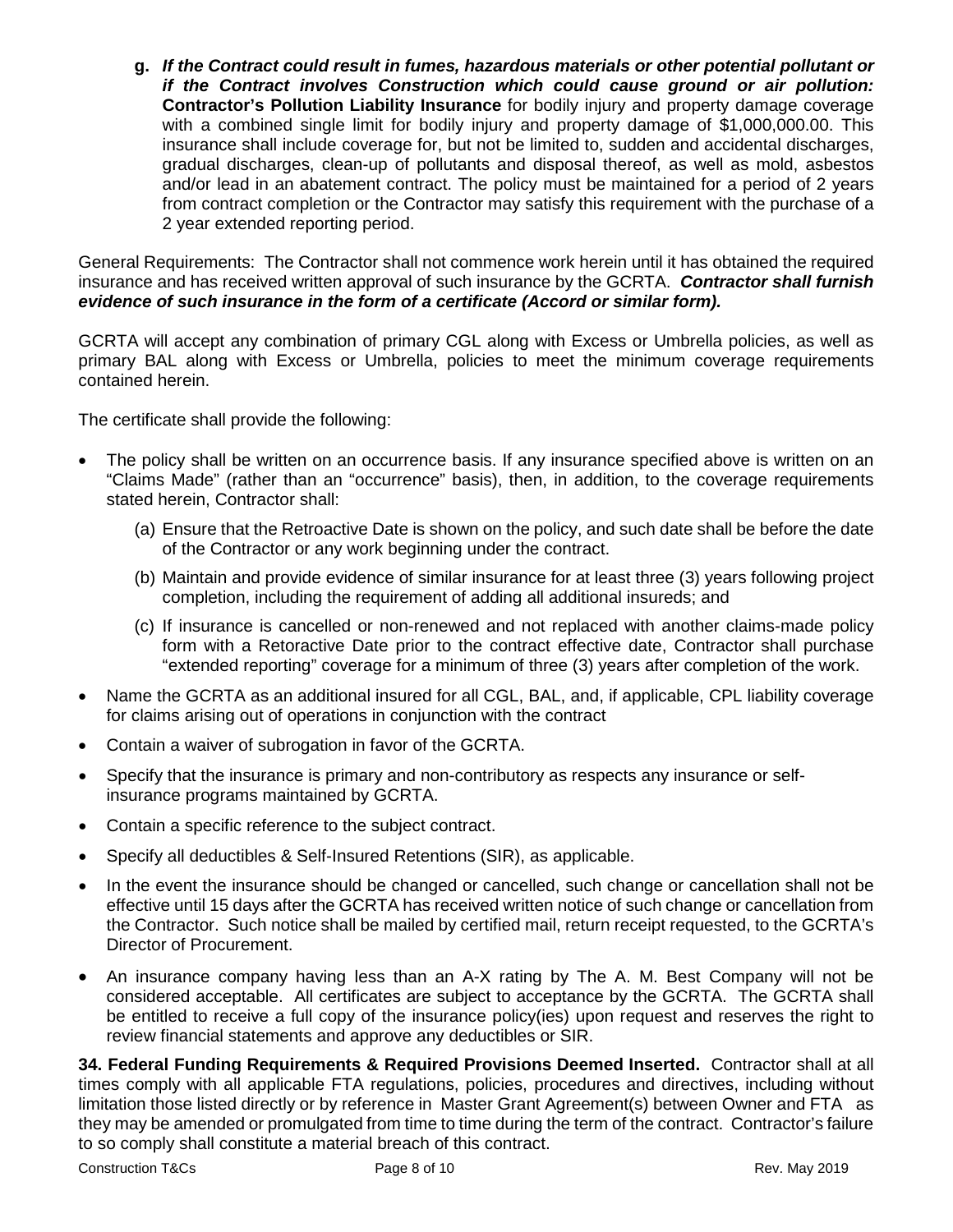Each and every clause required by Federal or State statute or regulation to be inserted into this Contract is deemed to be inserted herein and this Contract shall be read and enforced as though it were included herein. If through mistake or otherwise any such provision is not inserted, or is not correctly inserted, then upon the application of either party the Agreement shall forthwith be amended to make such insertion or correction.

**35. Construction Contracts.** For special federal requirements related to construction contracts, see Special Terms & Conditions, attached hereto and incorporated herein as Attachment A, if applicable.

## **END OF TERMS AND CONDITIONS**